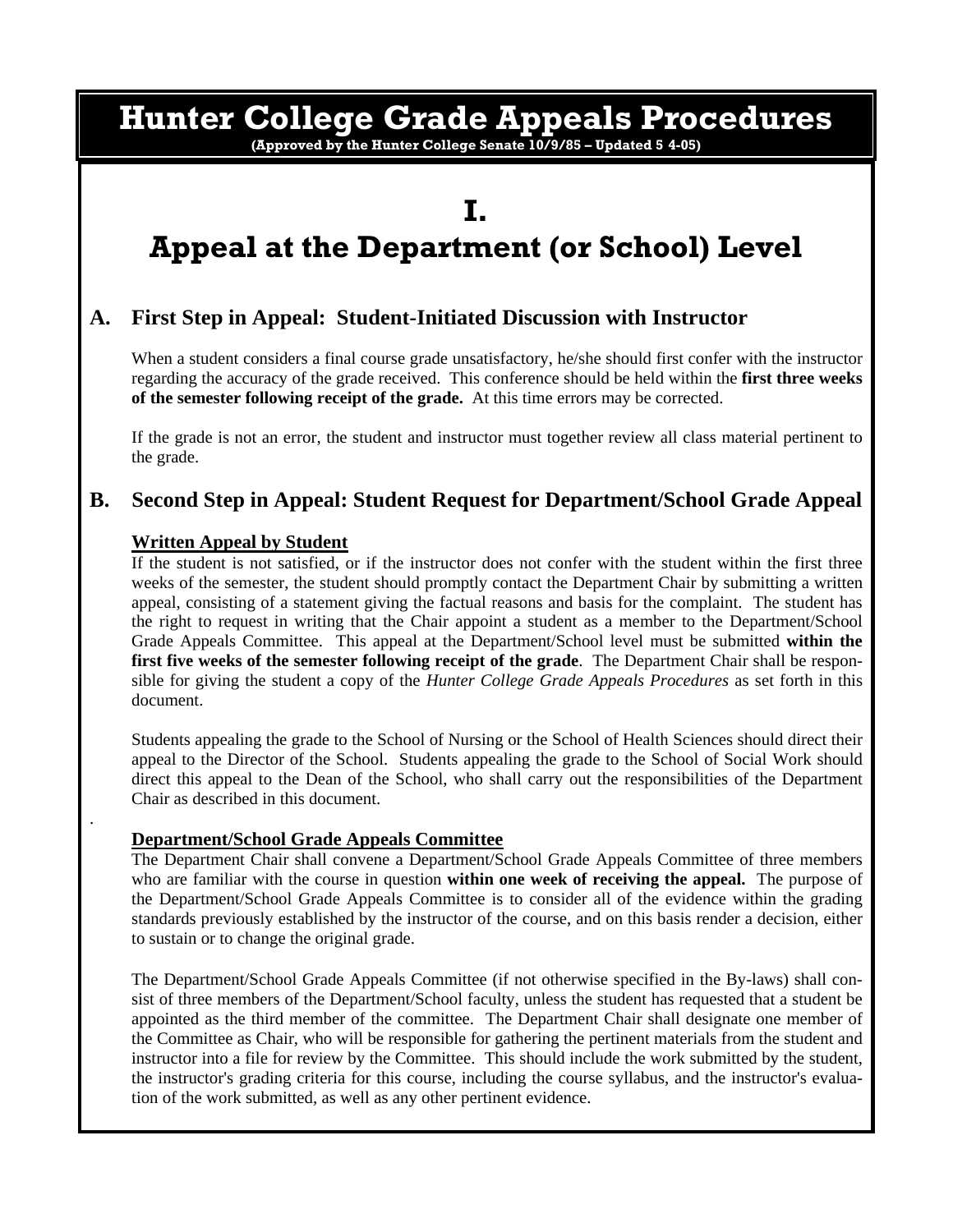The Department/School Grade Appeals Committee must notify the student and the instructor in writing that they have the right to appear separately before the committee. **Within three weeks of its appointment**, after considering all the evidence, the Department/School Grade Appeals Committee will meet in closed session and render its decision and prepare a written report of its findings, and submit it to the Department Chair. All proceedings are confidential. The Department Chair immediately shall inform the student and instructor, in writing, of the Committee's decision. The Department Chair shall also submit a change of grade if recommended.

### **Notes Re: Department/School Appeal:**

a. If the instructor of the course in question is presently the Department Chair, the student should direct the appeal to the Dean (School of Education or School of Arts & Sciences), who will assume the duties of the Department Chair in this regard.

If the instructor of the course in question is the Director of the Schools of Nursing or Health Sciences, the student should direct the appeal to the Dean of the Schools of Health Professions. If the instructor of the course in question is the Dean of the School of Social Work, the student should direct the appeal to the Program Director (or equivalent administrator).

b. A letter grade may not be changed to CR/NC, and CR/NC grades may not be changed to letter grades.

# **II. Appeal at the Senate Level**

### **Initiating Appeal at the Senate Level**

- **A.** 1. In cases in which the student or the instructor is dissatisfied with the decision of the Department/School Grade Appeals Committee, either may appeal to the Senate Grade Appeals Committee. **This appeal must be initiated within two weeks of having been notified of the Department/School decision.** 
	- 2. **If the Department/School has not notified the student of its decision by the 10th week of the semester**, the student, at that time, may appeal directly to the Senate Grade Appeals Committee.
- **B. The individual initiating the appeal must fill out a** *Grade Appeals Form* **that is available in the Senate Office--Room E1018***,* stating the basis for the appeal. The individual should also submit to the Senate Office for the Senate Grade Appeals Committee all information that supports the appeal (e.g., copies of any disputed examinations or assignments in the individual's possession).

### **Senate Grade Appeals Committee**

- **C.** Upon receipt of this material the Senate Grade Appeals Committee will request the Department/School to forward copies of the following for the Senate file:
	- 1. Student's initial written complaint to Department Chair.
	- 2. Letter notifying student and instructor of right to appear before the Department/School Grade Appeals Committee and the student's right to request that the Department Chair appoint a student member to the Grade Appeals Committee.
	- 3. All materials used by the Department/School Grade Appeals Committee in reaching a decision (e.g., disputed examinations and papers).
	- 4. The course syllabus.